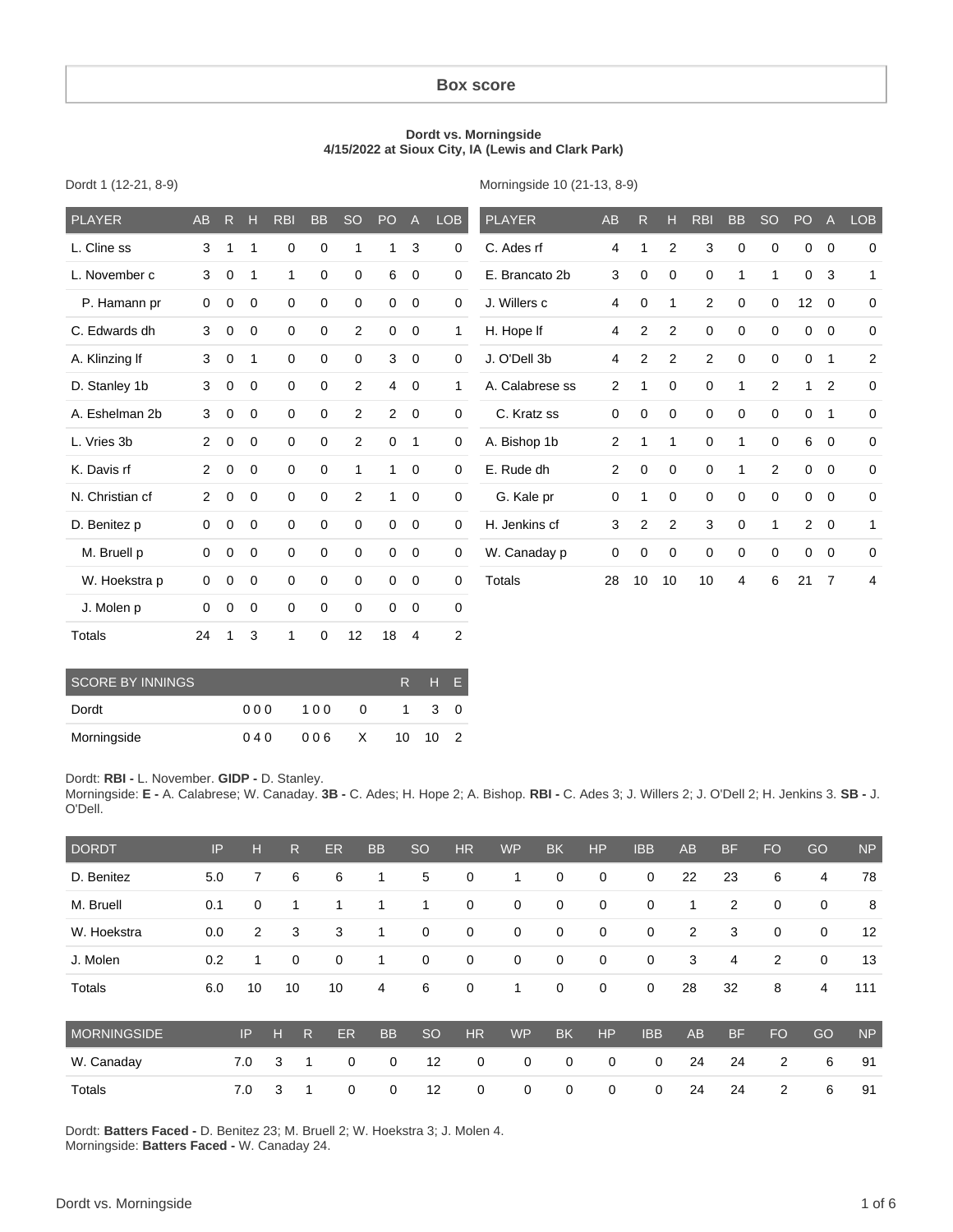**Start:** 1:00 PM **Duration:** 1:56 **Attendance:** 50

Weather: 42 15-30mph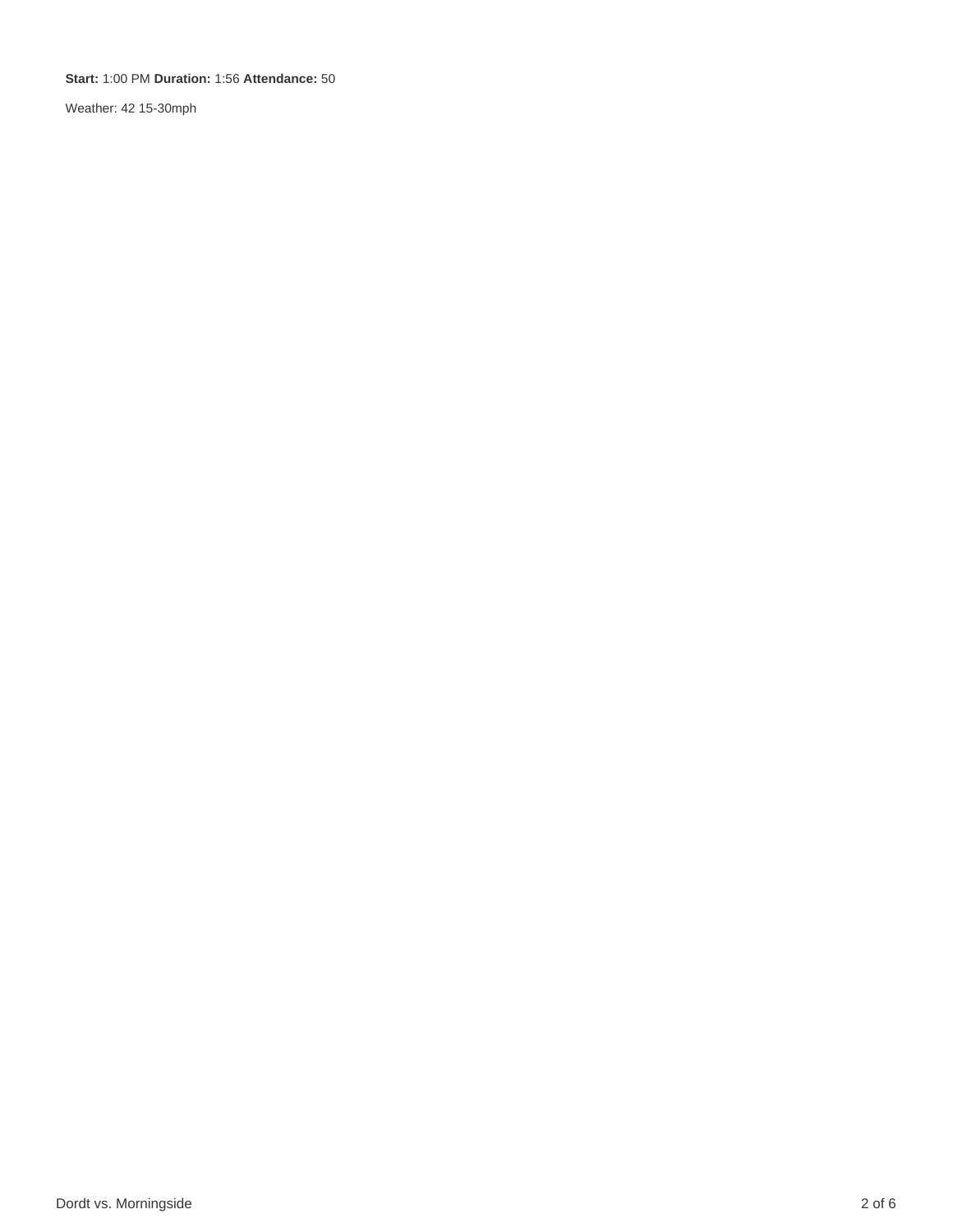# **Scoring Summary**

| <b>INNINGS</b>                 | <b>PLAY</b>                                                                                                   | $V - H$ |
|--------------------------------|---------------------------------------------------------------------------------------------------------------|---------|
| Morningside<br>2 <sub>nd</sub> | J. O'Dell singled to shortstop, RBI; H. Hope scored.                                                          | $0 - 1$ |
| Morningside<br>2 <sub>nd</sub> | H. Jenkins singled to left field, RBI; A. Calabrese advanced to second; J. O'Dell scored.                     | $0 - 2$ |
| Morningside<br>2 <sub>nd</sub> | C. Ades tripled to left center, 2 RBI; H. Jenkins scored; A. Calabrese scored.                                | $0 - 4$ |
| Dordt<br>4th                   | L. November grounded out to ss, RBI; L. Cline scored, unearned.                                               | $1 - 4$ |
| Morningside<br>6th             | J. O'Dell singled to center field, RBI; H. Hope scored.                                                       | $1 - 5$ |
| Morningside<br>6th             | H. Jenkins singled to center field, 2 RBI; E. Rude advanced to second; A. Bishop scored; J. O'Dell J. O'Dell. | $1 - 6$ |
| Morningside<br>6th             | C. Ades singled to center field, RBI; H. Jenkins advanced to second; G. Kale scored.                          | $1 - 7$ |
| Morningside<br>6th             | J. Willers singled to center field, 2 RBI; E. Brancato advanced to second; C. Ades scored; H. Jenkins scored. | $1 - 9$ |

## **All Plays**

### **Dordt Top of 1st Inning**

L. Cline flied out to cf to right center. (1 out)

L. November lined out to cf. (2 out)

C. Edwards struck out looking. (3 out)

**Inning Summary: 0 Runs , 0 Hits , 0 Errors , 0 LOB**

### **Morningside Bottom of 1st Inning**

C. Ades grounded out to ss. (1 out)

E. Brancato struck out swinging. (2 out)

J. Willers flied out to lf. (3 out)

**Inning Summary: 0 Runs , 0 Hits , 0 Errors , 0 LOB**

### **Dordt Top of 2nd Inning**

A. Klinzing singled to center field.

D. Stanley grounded into double play 2b to ss to 1b; A. Klinzing out on the play. (2 out)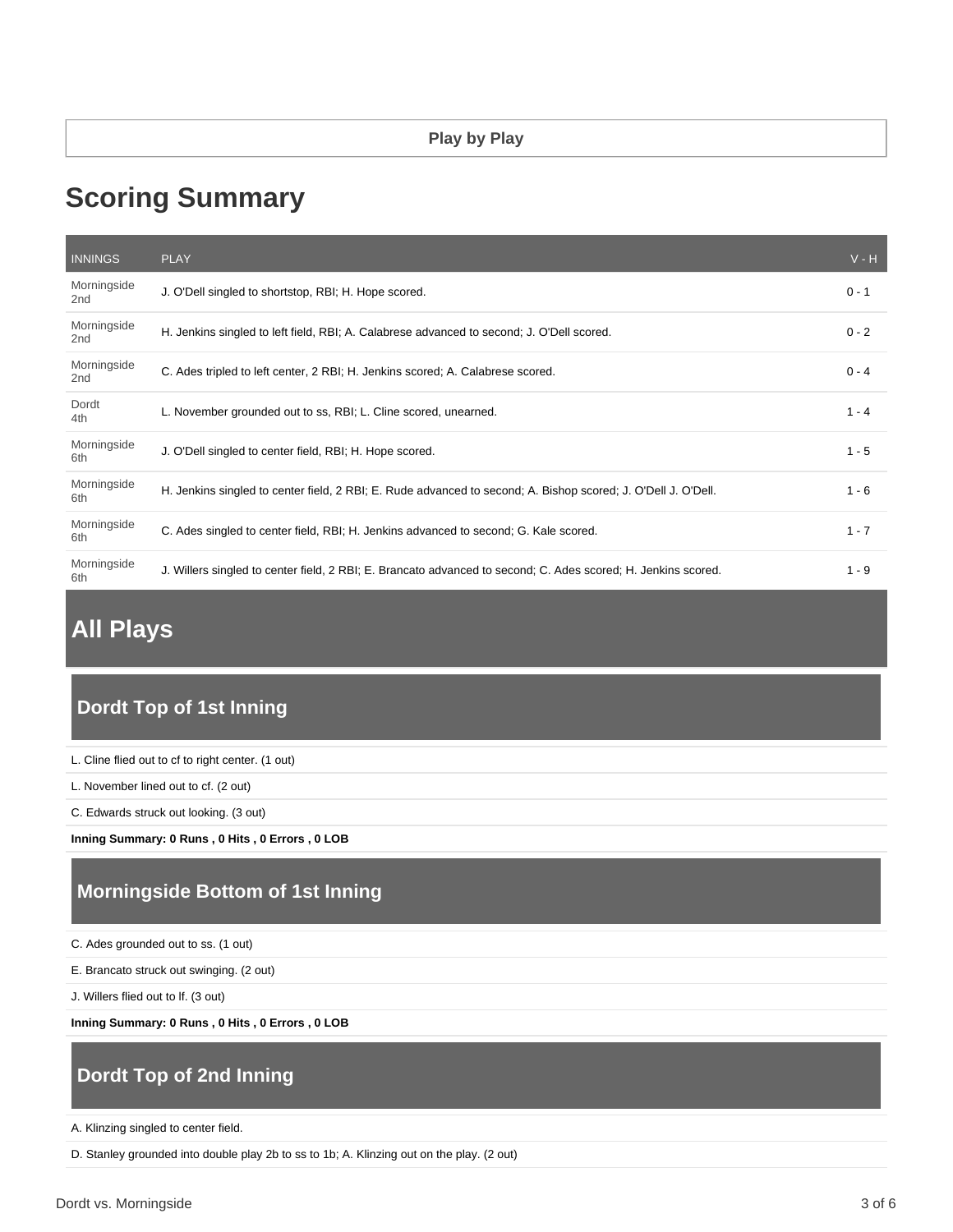#### **Inning Summary: 0 Runs , 1 Hits , 0 Errors , 0 LOB**

#### **Morningside Bottom of 2nd Inning**

H. Hope tripled to right center.

#### **J. O'Dell singled to shortstop, RBI; H. Hope scored.**

J. O'Dell advanced to second on a wild pitch.

A. Calabrese walked.

A. Bishop popped up to 2b. (1 out)

E. Rude struck out swinging. (2 out)

**H. Jenkins singled to left field, RBI; A. Calabrese advanced to second; J. O'Dell scored.**

**C. Ades tripled to left center, 2 RBI; H. Jenkins scored; A. Calabrese scored.**

E. Brancato grounded out to ss. (3 out)

**Inning Summary: 4 Runs , 4 Hits , 0 Errors , 1 LOB**

#### **Dordt Top of 3rd Inning**

L. Vries struck out swinging. (1 out)

K. Davis struck out looking. (2 out)

N. Christian struck out swinging. (3 out)

**Inning Summary: 0 Runs , 0 Hits , 0 Errors , 0 LOB**

#### **Morningside Bottom of 3rd Inning**

J. Willers flied out to lf. (1 out)

H. Hope flied out to lf. (2 out)

J. O'Dell flied out to rf. (3 out)

**Inning Summary: 0 Runs , 0 Hits , 0 Errors , 0 LOB**

#### **Dordt Top of 4th Inning**

L. Cline singled to left field.

L. Cline advanced to second on an error by p, failed pickoff attempt, advanced to third.

**L. November grounded out to ss, RBI; L. Cline scored, unearned.**

C. Edwards struck out swinging. (2 out)

A. Klinzing reached first on a fielding error by ss.

D. Stanley struck out swinging. (3 out)

**Inning Summary: 1 Runs , 1 Hits , 2 Errors , 1 LOB**

#### **Morningside Bottom of 4th Inning**

A. Calabrese struck out swinging. (1 out)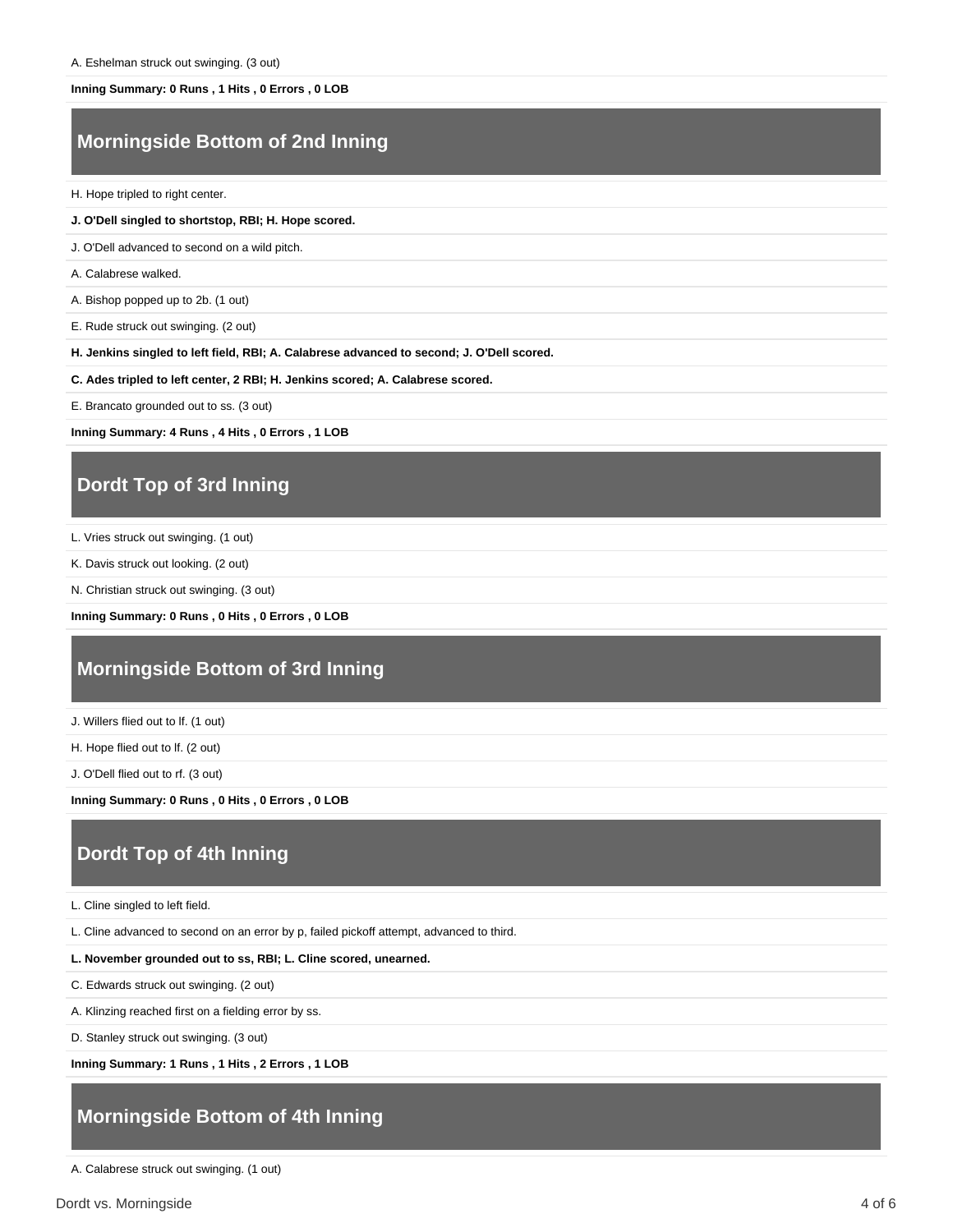A. Bishop tripled to right center.

E. Rude struck out swinging. (2 out)

H. Jenkins struck out looking. (3 out)

**Inning Summary: 0 Runs , 1 Hits , 0 Errors , 1 LOB**

#### **Dordt Top of 5th Inning**

A. Eshelman struck out swinging. (1 out)

L. Vries struck out swinging. (2 out)

K. Davis grounded out to 3b. (3 out)

**Inning Summary: 0 Runs , 0 Hits , 0 Errors , 0 LOB**

#### **Morningside Bottom of 5th Inning**

C. Ades grounded out to 3b. (1 out)

E. Brancato popped out to 2b. (2 out)

J. Willers grounded out to ss. (3 out)

**Inning Summary: 0 Runs , 0 Hits , 0 Errors , 0 LOB**

### **Dordt Top of 6th Inning**

N. Christian struck out swinging. (1 out)

L. Cline struck out looking. (2 out)

L. November singled to center field.

P. Hamann pinch ran for L. November.

C. Edwards grounded out to 2b. (3 out)

**Inning Summary: 0 Runs , 1 Hits , 0 Errors , 1 LOB**

### **Morningside Bottom of 6th Inning**

L. November to c for P. Hamann.

H. Hope tripled to right field.

**J. O'Dell singled to center field, RBI; H. Hope scored.**

M. Bruell to p for D. Benitez.

A. Calabrese struck out swinging. (1 out)

J. O'Dell stole second.

A. Bishop walked.

W. Hoekstra to p for M. Bruell.

E. Rude walked; A. Bishop advanced to second; J. O'Dell advanced to third.

**H. Jenkins singled to center field, 2 RBI; E. Rude advanced to second; A. Bishop scored; J. O'Dell J. O'Dell.**

G. Kale pinch ran for E. Rude.

**C. Ades singled to center field, RBI; H. Jenkins advanced to second; G. Kale scored.**